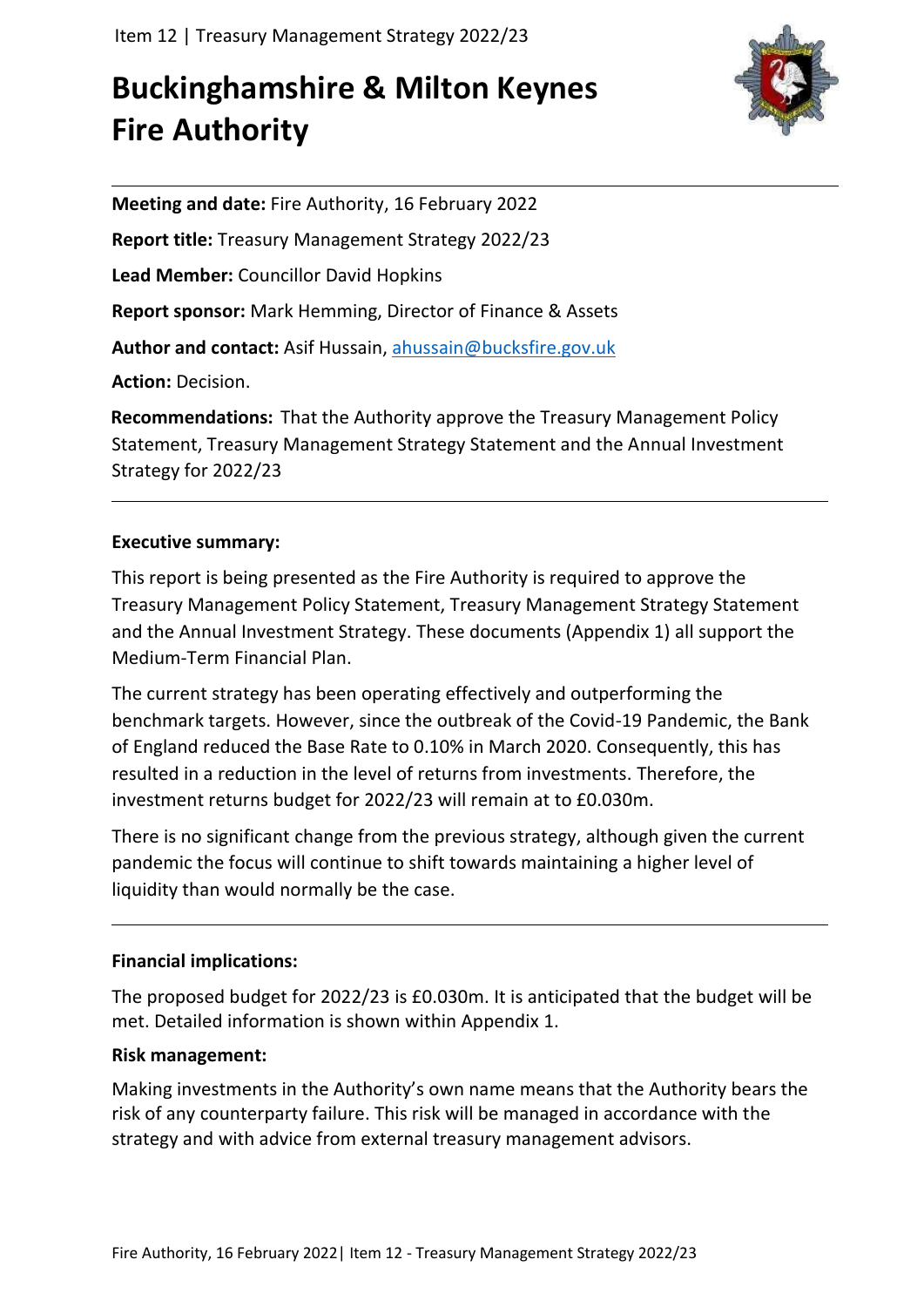The Director of Finance and Assets will act in accordance with the Authority's policy statement; treasury management practices and CIPFA's Standard of Professional Practice on Treasury Management.

The risk of counterparty failure is monitored on the directorate level risk register within Finance and Assets.

There are no direct staffing implications.

# **Legal implications:**

The Authority is required by section 15(1) of the Local Government Act 2003 to have regard to the Department for Communities and Local Government Guidance on Local Government Investments; and by regulation 24 of the Local Authorities (Capital Finance and Accounting) (England) Regulations 2003 [SI 3146] to have regard to any prevailing CIPFA Treasury Management Code of Practice.

Under section 12 of the Local Government Act 2003 the Authority has the power to invest for "any purpose relevant to its functions" and "for the purposes of the prudent management of its financial affairs".

However, it must exercise its investment power in accordance with its fiduciary duty, analogous to that of a trustee, owed to those who contribute to the funds of the Authority.

## **Privacy and security implications:**

No direct impact.

## **Duty to collaborate:**

No direct impact.

## **Health and safety implications:**

No direct impact.

## **Environmental implications:**

The Authority will explore sustainable investments, which are sustainable deposits that allow customers to have their capital referenced against sustainable assets, whether existing now or in the future, as verified through the green and sustainable product framework on a net positive basis.

## **Equality, diversity, and inclusion implications:**

No direct impact.

## **Consultation and communication:**

No direct impact.

## **Background papers:**

CIPFA Code of Practice for Treasury Management in the Public Services (CIPFA Code)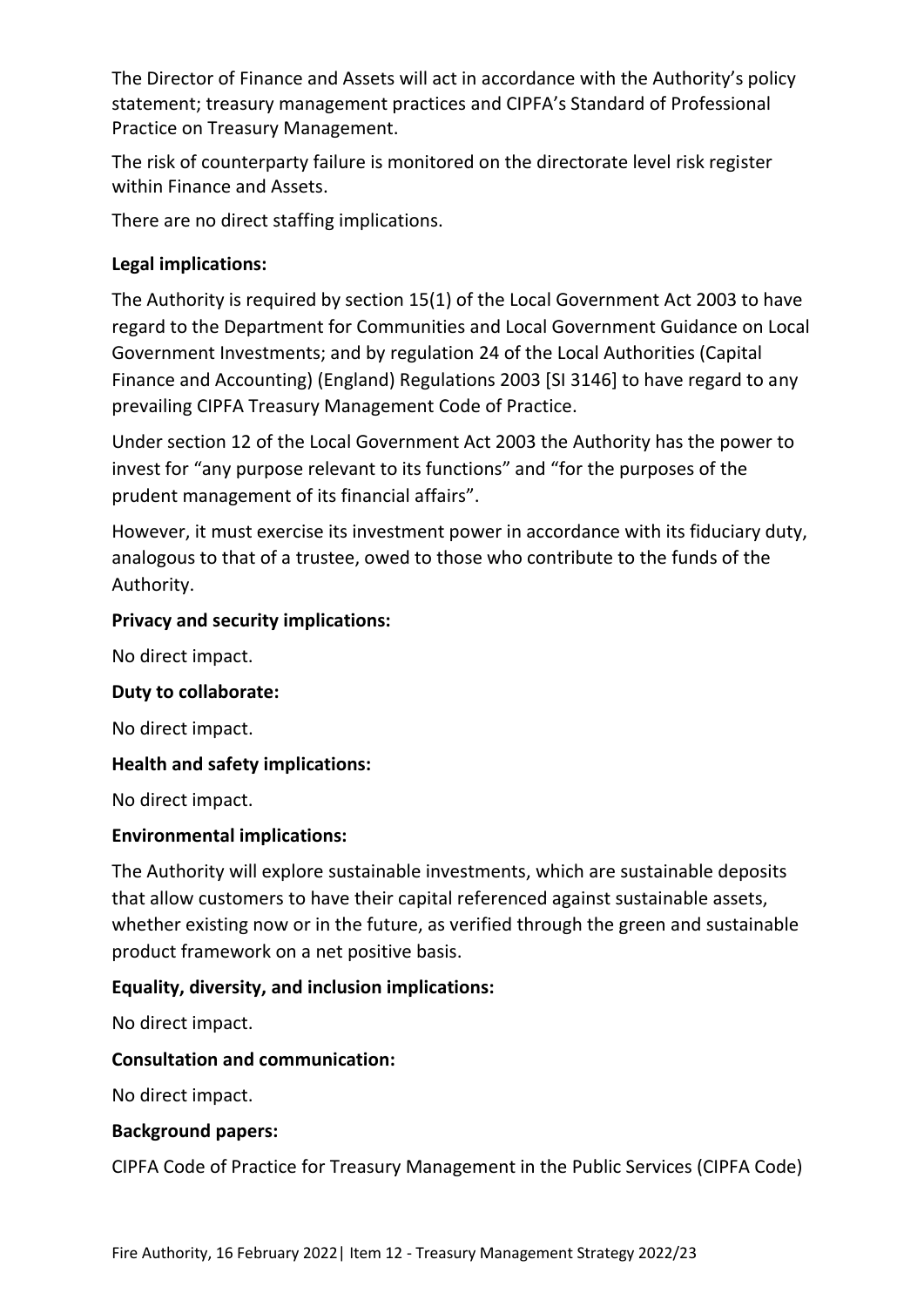Department for Communities and Local Government Guidance on Local Government Investments (DCLG Guidance)

| <b>Appendix</b> | Title                                                                                                                    | <b>Protective</b><br><b>Marking</b> |
|-----------------|--------------------------------------------------------------------------------------------------------------------------|-------------------------------------|
| 1               | <b>Treasury Management Policy Statement, Treasury</b><br>Management Strategy Statement and Annual Investment<br>Strategy |                                     |
| $\mathcal{P}$   | <b>Provisional Counterparty List</b>                                                                                     |                                     |
| 3               | Prospects for Interest Rates                                                                                             |                                     |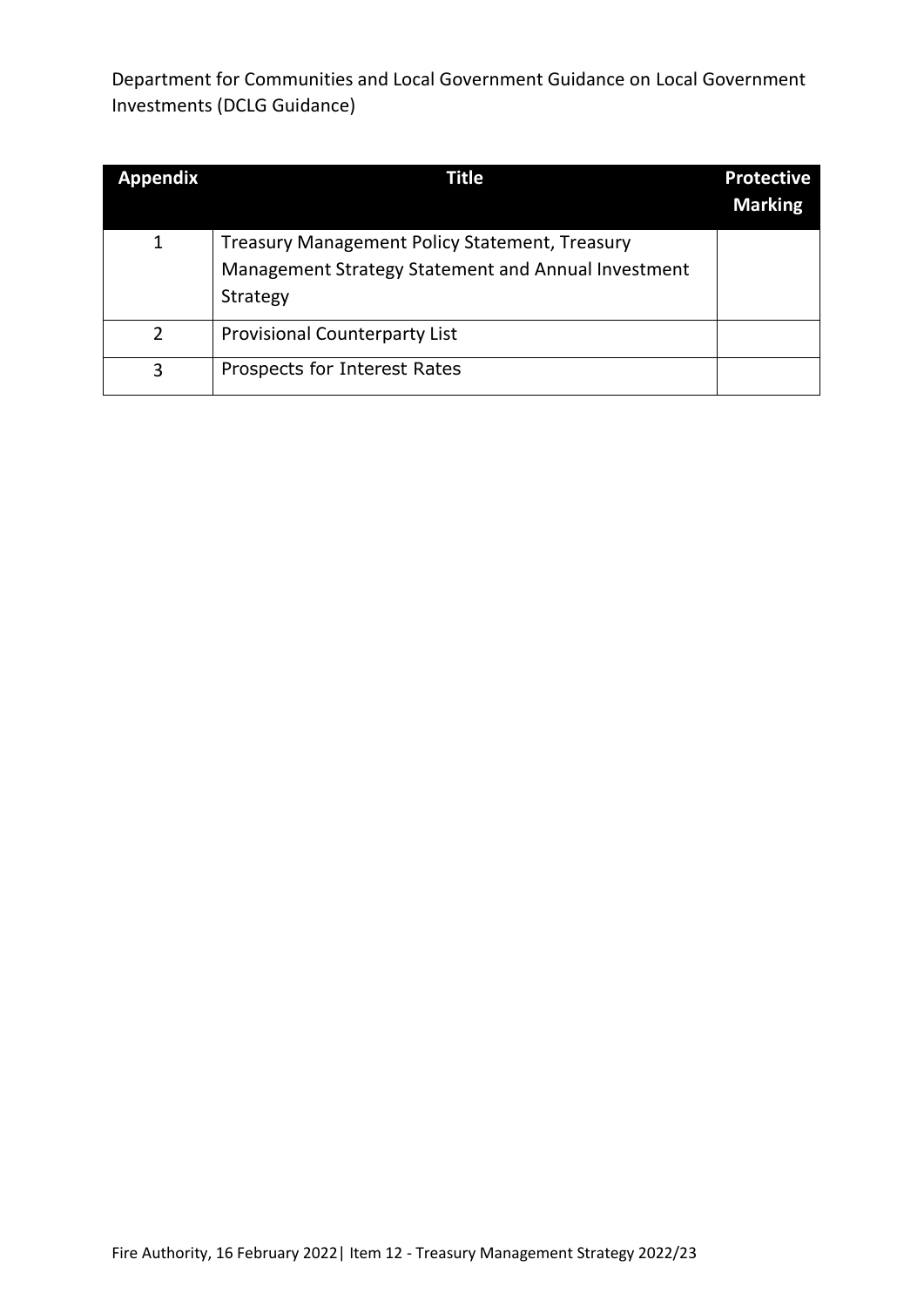## **Appendix 1 – Treasury Management Policy Statement, Treasury Management Strategy Statement and Annual Investment Strategy**

## **Treasury Management Policy Statement**

This Authority defines its treasury management activities as:

The management of the Authority's investments and cash flows, its banking, money market and capital market transactions; the effective control of the risks associated with those activities; and the pursuit of optimum performance consistent with those risks.

This Authority regards the successful identification, monitoring and control of risk to be the prime criteria by which the effectiveness of its treasury management activities will be measured. Accordingly, the analysis and reporting of treasury management activities will focus on their risk implications for the organisation, and any financial instruments entered into to manage these risks.

This Authority acknowledges that effective treasury management will provide support towards the achievement of its business and service objectives. It is therefore committed to the principles of achieving value for money in treasury management, and to employing suitable comprehensive performance measurement techniques, within the context of effective risk management.

The investment policy objective for this Authority is the prudent investment of its treasury balances. The Authority's investment priorities are the security of capital and liquidity of its investments so that funds are available for expenditure when needed. Both the CIPFA Code and DCLG guidance require the Authority to invest its funds prudently, and to have regard to the security and liquidity of its investments before seeking the highest rate of return, or yield. The generation of investment income to support the provision of local authority services is an important, but secondary, objective.

The Authority's borrowing objectives are to minimise the revenue costs of debt whilst maintaining a balanced loan portfolio. The Authority will set an affordable borrowing limit each year in compliance with the Local Government Act 2003 and will have regard to the CIPFA Prudential Code for Capital Finance in Local Authorities when setting that limit.

## **Treasury Management Strategy Statement**

## **Current Portfolio Position**

The Authority's treasury portfolio position as at 30 September 2021 comprised:

#### Borrowing

Fixed Rate Funding: £6.797m, Average Rate: 4.62%

The last repayment of £0.585m was made in May 2018 with the next loan maturity not due until May 2022. The repayments do not directly affect the revenue budget, as they simply reflect the use of cash accumulated by setting aside the appropriate minimum revenue provision (MRP) to settle the outstanding liability.

#### Investments

Fire Authority, 16 February 2022| Item 12 - Treasury Management Strategy 2022/23 £19.219m, Average Rate: 01 April 2021 to 30 September 2021: 0.31%.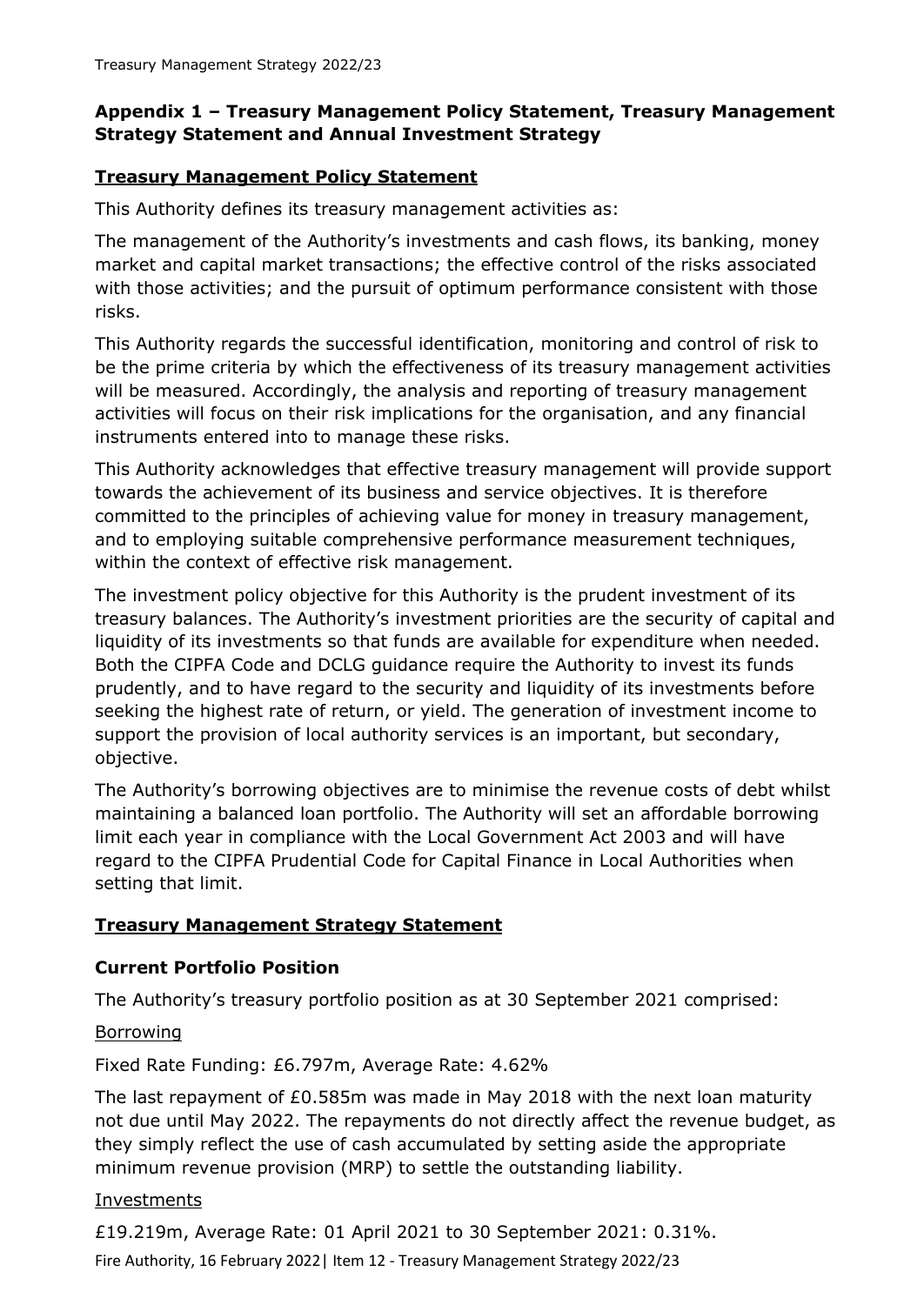The investments have various terms and mature on a frequent basis to ensure The Authority can maintain sufficient liquidity and meet short term expenditure requirements. By 31 March 2022, the investments will be circa £13m, plus current account balances.

## **Prospects for Interest Rates**

At the Bank of England Monetary Policy Committee (MPC) meeting held on 15 December 2021, The MPC voted by a majority 8-1 to increase the base rate by 0.15 percentage points, to 0.25%. The Authority will continue to monitor interest base rate and will not be adjusting the investment returns target for 2022/23. This is due to the uncertainties regarding COVID-19 and threats of future variants will have on the base rate. Therefore, projected investment returns have been modelled on an average fund balance of £15.0m against an average rate return of 0.20% for 2022/23.

For 2022/23, the Authority will continue with Link as its external treasury management advisor. Link's view of the prospects for interest rates can be seen in Appendix 3. Link advise that the current benchmark rate of return on investments should be Base Rate (currently 0.25%), however The Authority will continue to set a benchmark rate of return of 0.20%. Based on this rate the Authority would achieve an annual return of circa £0.030m on a balance of £15.0m (as at September 2021, the total projected return for 2021/22 is in the region of £0.032m).

Since the treasury management function has been managed in-house from 1 April 2013, the Authority have over-achieved regularly against the investment returns budget. However due to the Covid-19 Pandemic outbreak, 2020/21 was the first year the Authority did not achieve its annual investment target. This is a direct result of the Pandemic and the Bank of England MPC reducing the Base rate to 0.10%. The base rate in December 2021 has increased to 0.25%, however the investment returns budget for 2022/23 will remain at £0.030m.

For any type of investment there is a downside risk to the level of return we would obtain due to the uncertainty in the markets and the negative impact they have on the interest rates and therefore historical rates of return may not always provide a realistic indication of returns for the future. This will be closely monitored and reported to Members if the position changes from what we are currently projecting.

## **Borrowing Strategy**

The Authority's borrowing objectives are:

- To minimise the revenue costs of debt whilst maintaining a balanced loan portfolio
- To manage the Authority's debt maturity profile, leaving no one future year with a disproportionate level of repayments

No additional borrowing is forecast to take place during the duration of the mediumterm financial plan.

## **Investment Strategy**

This Authority maintains investments that are placed with reference to cash flow requirements. Investment of the Authority's funds is in accordance with the Annual Investment Strategy.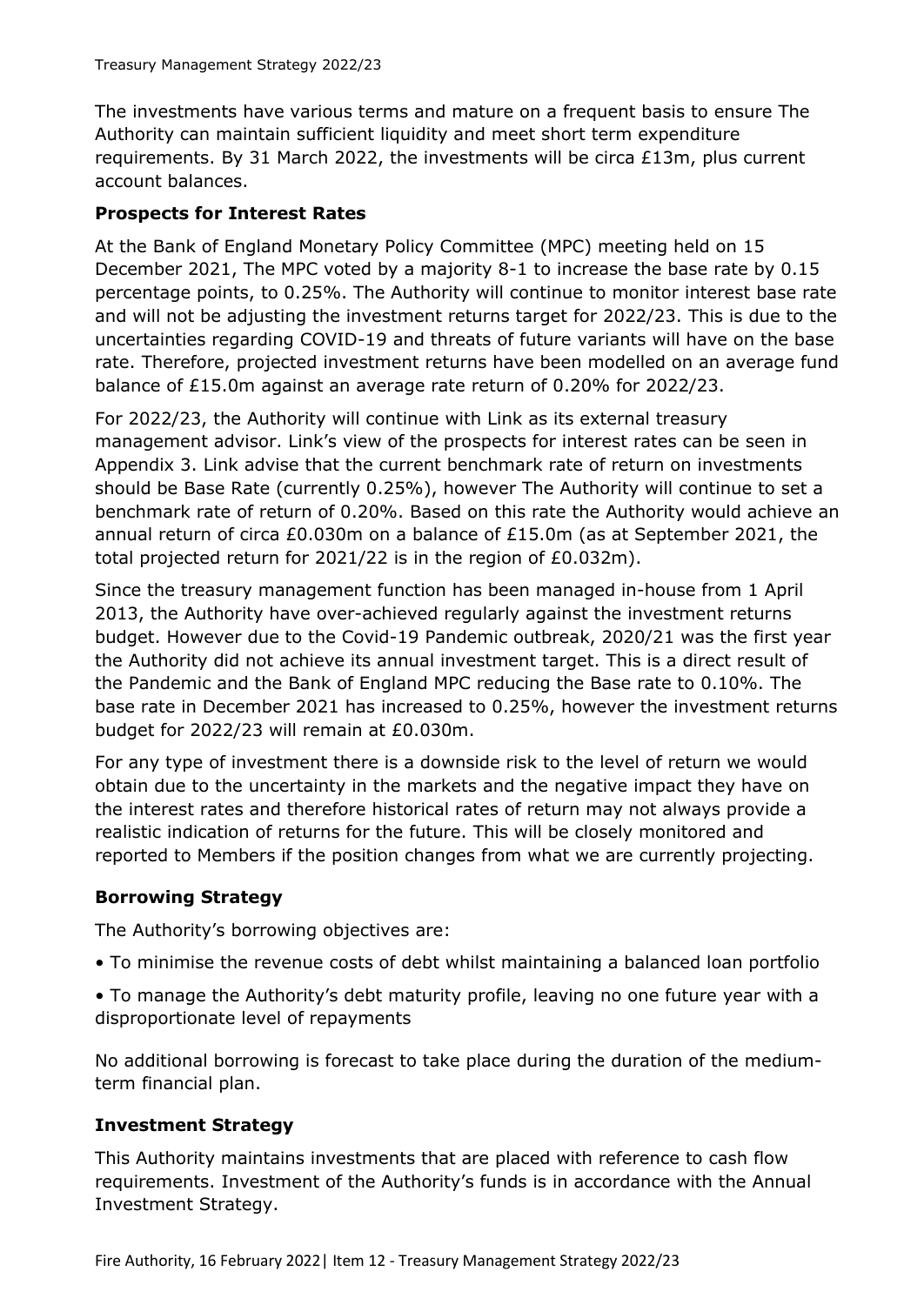## **Debt Rescheduling**

The potential for debt rescheduling is monitored in light of interest rate movements.

Any rescheduling will be in accordance with the borrowing strategy. The reasons for rescheduling include:

- The generation of cash savings at minimum risk
- Fulfilment of the borrowing strategy
- Enhancement of the maturity profile of the borrowing portfolio

The level of penalties on the early repayment of borrowing makes it difficult to restructure debt effectively at current interest rates. It is recommended that we continue to review this with our treasury advisors and if the opportunity arises, further work be undertaken to investigate debt restructuring, including the potential renegotiation of the early repayment charges.

# **Annual Investment Strategy (AIS)**

A prudent investment policy has two objectives (as defined by the DCLG guidance):

- achieving first of all security (protecting the capital sum from loss);
- and then liquidity (keeping the money readily available for expenditure when needed);
- only once proper levels of security and liquidity are determined, it will then be reasonable to consider what yield can be obtained consistent with those priorities.

## **Investment Policy**

In accordance with guidance from the DCLG and CIPFA, and in order to minimise the risk to investments, the Authority has clearly stipulated below the minimum acceptable credit quality of counterparties for inclusion on the lending list. The creditworthiness methodology used to create the counterparty list fully accounts for the ratings, watches and outlooks published by all three ratings agencies with a full understanding of what these reflect in the eyes of each agency. Using the Link ratings service potential counterparty ratings are monitored on a real time basis with knowledge of any changes notified electronically as the agencies notify modifications.

Continuing regulatory changes in the banking sector are designed to see greater stability, lower risk and the removal of expectations of Government financial support should an institution fail. This withdrawal of implied sovereign support has had an effect on ratings applied to institutions. This will result in the key ratings used to monitor counterparties being the Short Term and Long Term ratings only. Viability, Financial Strength and Support Ratings previously applied have effectively become redundant. This change does not reflect deterioration in the credit environment but rather a change of method in response to regulatory changes.

As with previous practice, ratings will not be the sole determinant of the quality of an institution and that it is important to continually assess and monitor the financial sector on both a micro and macro basis and in relation to the economic and political environments in which institutions operate. The assessment will also take account of information that reflects the opinion of the markets. To this end the Authority will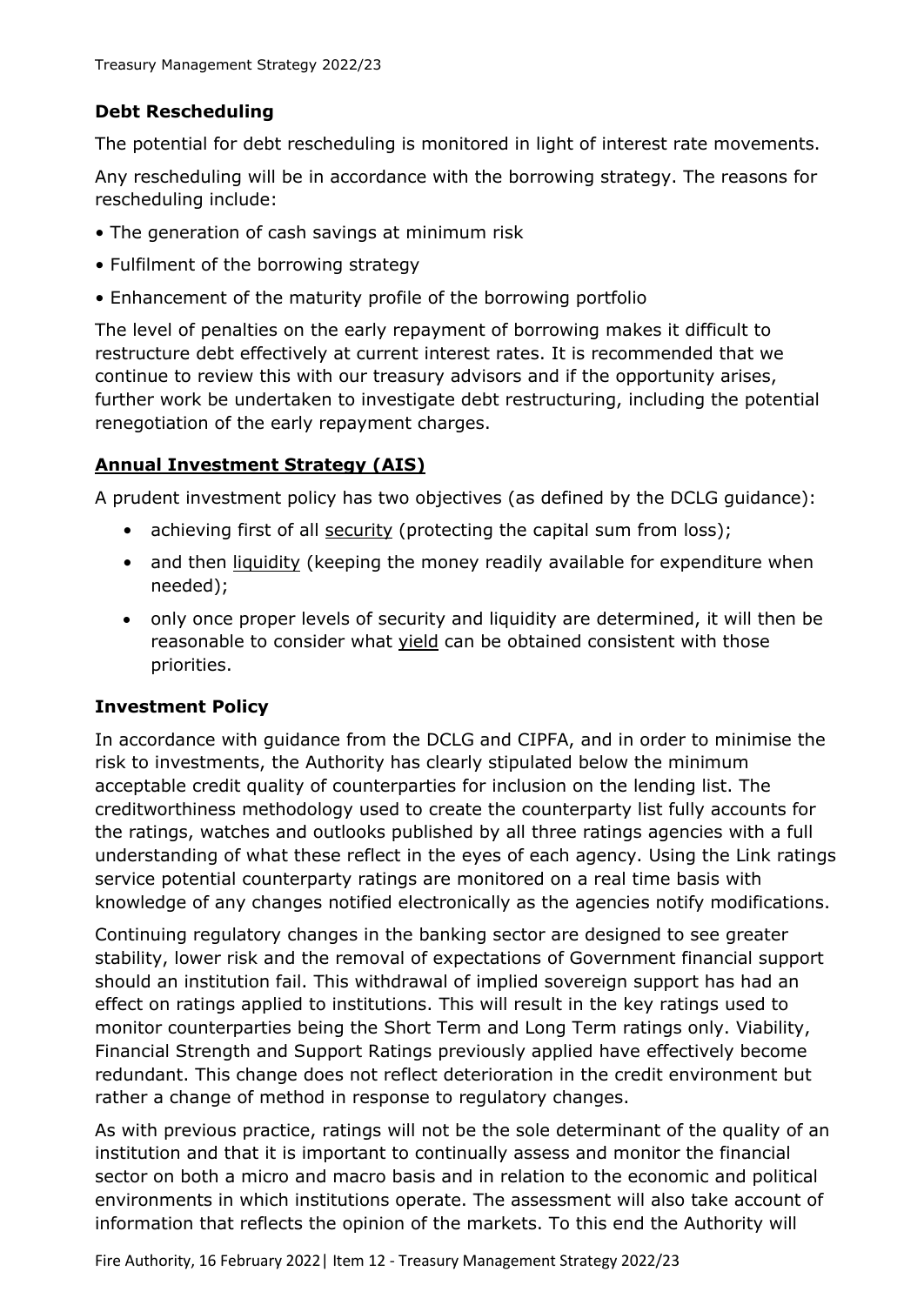engage with its advisors to maintain a monitor on market pricing such as credit default swaps (CDS) and overlay that information on top of the credit ratings. This is fully integrated into the credit methodology provided by the advisors, Link in producing its colour coding which show the varying degrees of suggested creditworthiness.

Other information sources used will include the financial press, share price and other such information pertaining to the banking sector in order to establish the most robust scrutiny process on the suitability of potential investment counterparties.

The aim of the strategy is to generate a list of highly creditworthy counterparties which will also enable diversification and thus avoidance of concentration risk.

The intention of the strategy is to provide security of investment and minimisation of risk.

## **Creditworthiness Policy**

This Authority applies the creditworthiness service provided by Link. This service employs a sophisticated modelling approach utilising credit ratings from the three main credit rating agencies - Fitch, Moody's and Standard and Poor's. The credit ratings of counterparties are supplemented with the following overlays:

- credit watches and credit outlooks from credit rating agencies
- CDS spreads to give early warning of likely changes in credit ratings;

• sovereign ratings to select counterparties from only the most creditworthy countries.

This modelling approach combines credit ratings, credit watches and credit outlooks in a weighted scoring system which is then combined with an overlay of CDS spreads for which the end product is a series of colour coded bands which indicate the relative creditworthiness of counterparties. These colour codes have been used by the Authority to determine the suggested duration for investments. Itis recommended that the Authority continues to use Link's colour codes plus an additional six months for UK counterparties only. It would be beneficial if the Authority could lend to existing counterparties for a longer duration. This will increase the risk slightly but will offer increased returns. The Authority will therefore use counterparties within the following durational bands:

| <b>Colour Rating (UK Counterparties)</b>                                                       | <b>Colour Rating (Non-UK Counterparties)</b> |
|------------------------------------------------------------------------------------------------|----------------------------------------------|
| Yellow - 5 Years and 6 Months                                                                  | Yellow - 5 Years                             |
| Purple $-$ 2 Years and 6 Months                                                                | Purple - 2 Years                             |
| <b>Colour Rating (UK Counterparties)</b>                                                       | <b>Colour Rating (Non-UK Counterparties)</b> |
| Blue $-1$ Year and 6 Months (only applies<br>to nationalised or semi nationalised UK<br>Banks) | Blue - 1 Year                                |
| Orange $-1$ Year and 6 Months                                                                  | Orange $-1$ Year                             |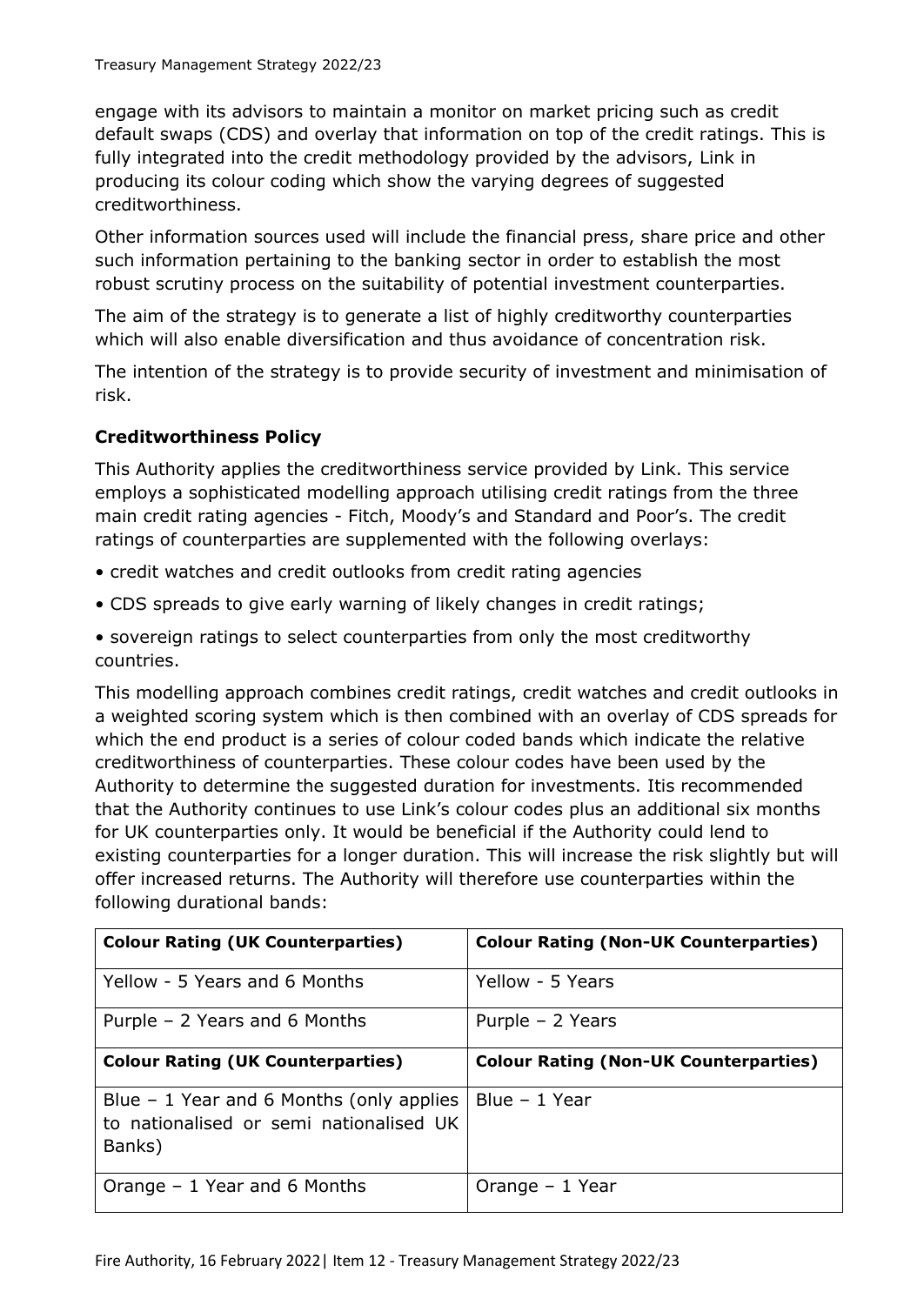| $Red - 1$ Year                                                                                                                                                                                                                                                    | $Red - 6$ Months  |
|-------------------------------------------------------------------------------------------------------------------------------------------------------------------------------------------------------------------------------------------------------------------|-------------------|
| Green $-9$ Months                                                                                                                                                                                                                                                 | Green $-3$ Months |
| No colour not to be used (except for   No colour not to be used<br>building societies on our counterparty list<br>which the Authority can invest with for a<br>maximum duration of 365 days limited<br>to a maximum investment of £2 million<br>per counterparty) |                   |

The Link creditworthiness service uses a wider array of information than just primary ratings and by using a risk weighted scoring system, does not give undue preponderance to just one agency's ratings.

Typically the minimum credit ratings criteria the Authority use will be a short term rating (Fitch or equivalents) of short term rating F1, long term rating A-, viability rating of A-. There may be occasions when the counterparty ratings from one rating agency are marginally lower than these ratings but may still be used. In these instances consideration will be given to the whole range of ratings available, or other topical market information, to support their use.

All credit ratings will be monitored weekly. The Authority is alerted to changes to ratings of all three agencies through its use of the Link creditworthiness service.

• if a downgrade results in the counterparty/investment scheme no longer meeting the Authority's minimum criteria, its further use as a new investment will be withdrawn immediately.

• in addition to the use of credit ratings the Authority will be advised of information in movements in credit default swap spreads against the iTraxx benchmark and other market data on a weekly basis. Extreme market movements may result in downgrade of an institution or removal from the Authority's lending list.

Sole reliance will not be placed on the use of this external service. In addition this Authority will also use market data and market information, information on government support for banks and the credit ratings of that supporting government.

# **Country Limits**

In 2017/18, the Authority determined that it would not only use approved counterparties based within the United Kingdom but allowed any counterparty (UK or non-UK based) rated at least 'Green' by Link. Although no counterparty outside UK was used during 2021/22, these will remain on the lending list for 2022/23. The primary purpose of this is not to increase yield, but to provide additional diversity to the portfolio to effectively manage risk. A number of non-UK banks are ranked higher than some of the UK banks on the Authority's current counterparty list. Therefore, the Authority proposes to limit the duration of all non-UK investment in line with Link's recommended limits. A list of the proposed counterparties is shown in Appendix 2.

## **Counterparty Limits**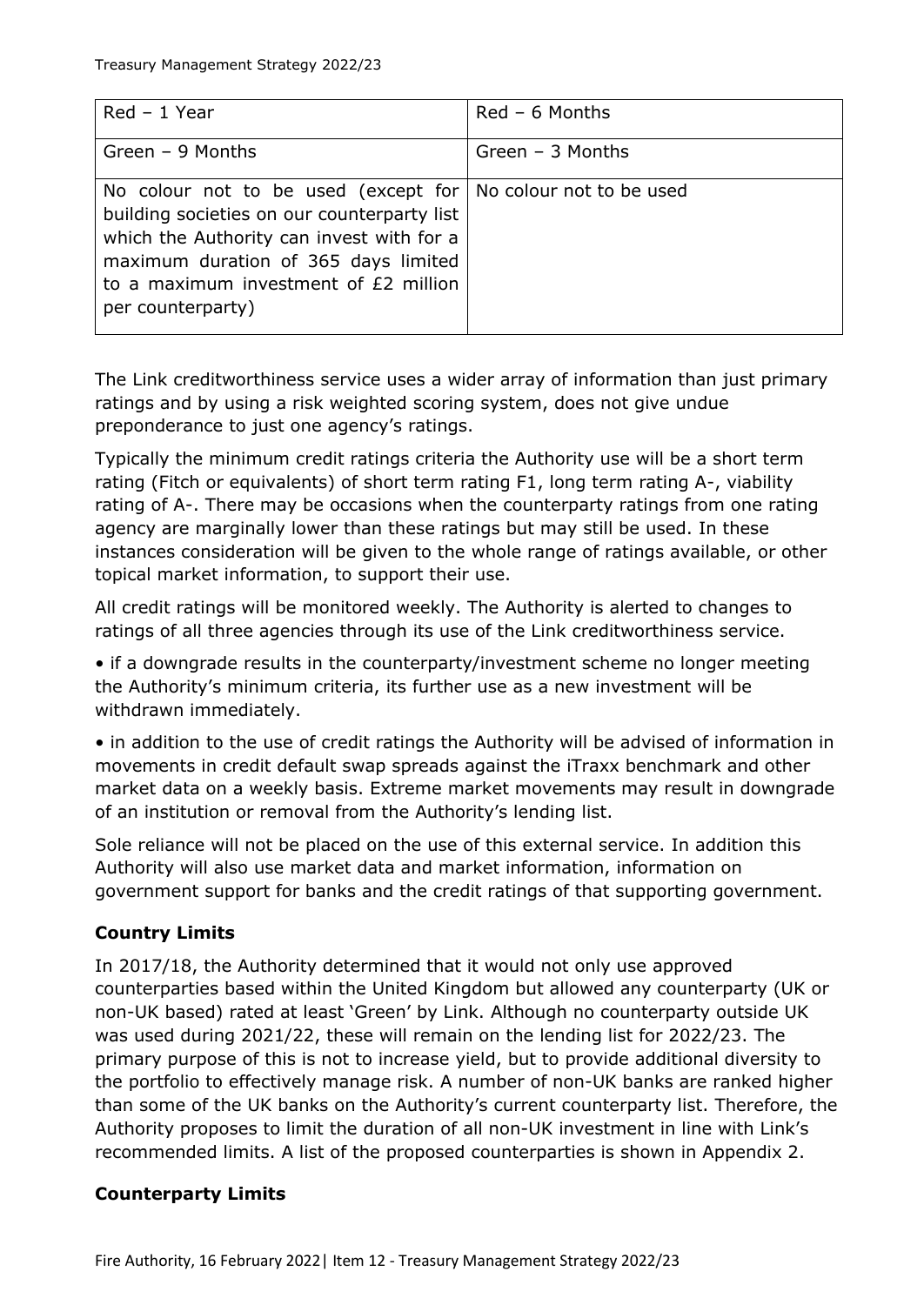As per the AIS, the Authority has determined that the maximum balance that can be invested with a single counterparty at any point in time will be no more than 30% of the portfolio, up to a limit of £5 million.

The two exceptions to this limit in the AIS will continue to be Lloyds, where the maximum balance that can be invested will be a limit of £7.5 million. Of this £7.5 million, no more than £5 million will be invested in non-instant access (call) accounts.

The rationale for this is that Lloyds are the Authority's main banking provider, and as part of the contract will pay credit interest on all balances at a rate of Base Rate minus 0.10%. This means that:

- The staff time taken to move money between our main bank account and other instant access account is reduced
- The banking charges associated with the movement of the money between accounts is reduced
- The additional risk exposure to the Authority is minimal as all amounts over the current £5 million limit would be available for withdrawal immediately should circumstances require

The other exception relates to building societies on our counterparty listing whereby the maximum balance that can be invested will be limited to £2 million for a maximum duration of 365 days.

## **Investment Security**

Investments are defined as being in one of two categories:

• Specified investments – these are investments with high security and high liquidity. All specified investments are in sterling and have a maturity of no more than one year. They will be with the UK government, a local authority, a parish council or with an investment scheme or body of "high credit quality" (as judged against the Creditworthiness Policy detailed earlier in this paper)

• Non-specified investments – any type of investment that does not meet the specified investment criteria. A maximum of £5 million will be held in aggregate in non-specified investments for longer than 364 days – up to a maximum of five years and 6 months as denoted by the yellow banding on the Link creditworthiness policy detailed earlier in this paper. In addition, property funds are also classified as nonspecified investments and a maximum of  $E_3$  million will be held in aggregate.

## **Investment Training**

Relevant training and updates will be provided to relevant staff by the external treasury management advisors. This will be supplemented by additional training from CIPFA where necessary.

## **Investment of Money Borrowed in Advance of Need**

The Authority does not currently have any money that has been borrowed in advance of need. No further borrowing is planned over the medium term.

## **Investment Liquidity**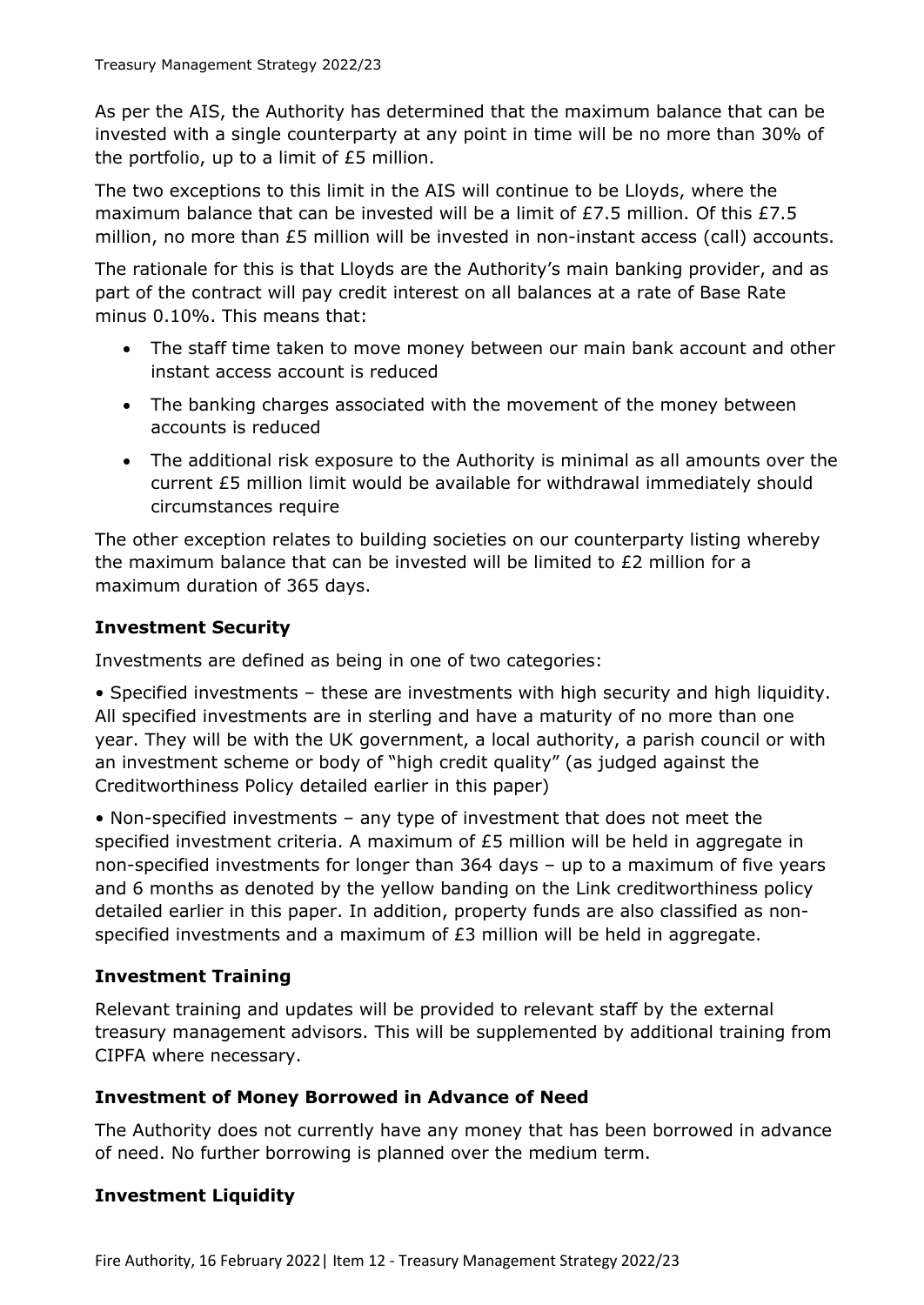In consultation with external treasury advisors, the Authority will review its balance sheet position, level of reserves and cash requirements in order to determine the length of time for which investments can be prudently committed. Investments will be placed at a range of maturities, including having money on-call in order to maintain adequate liquidity.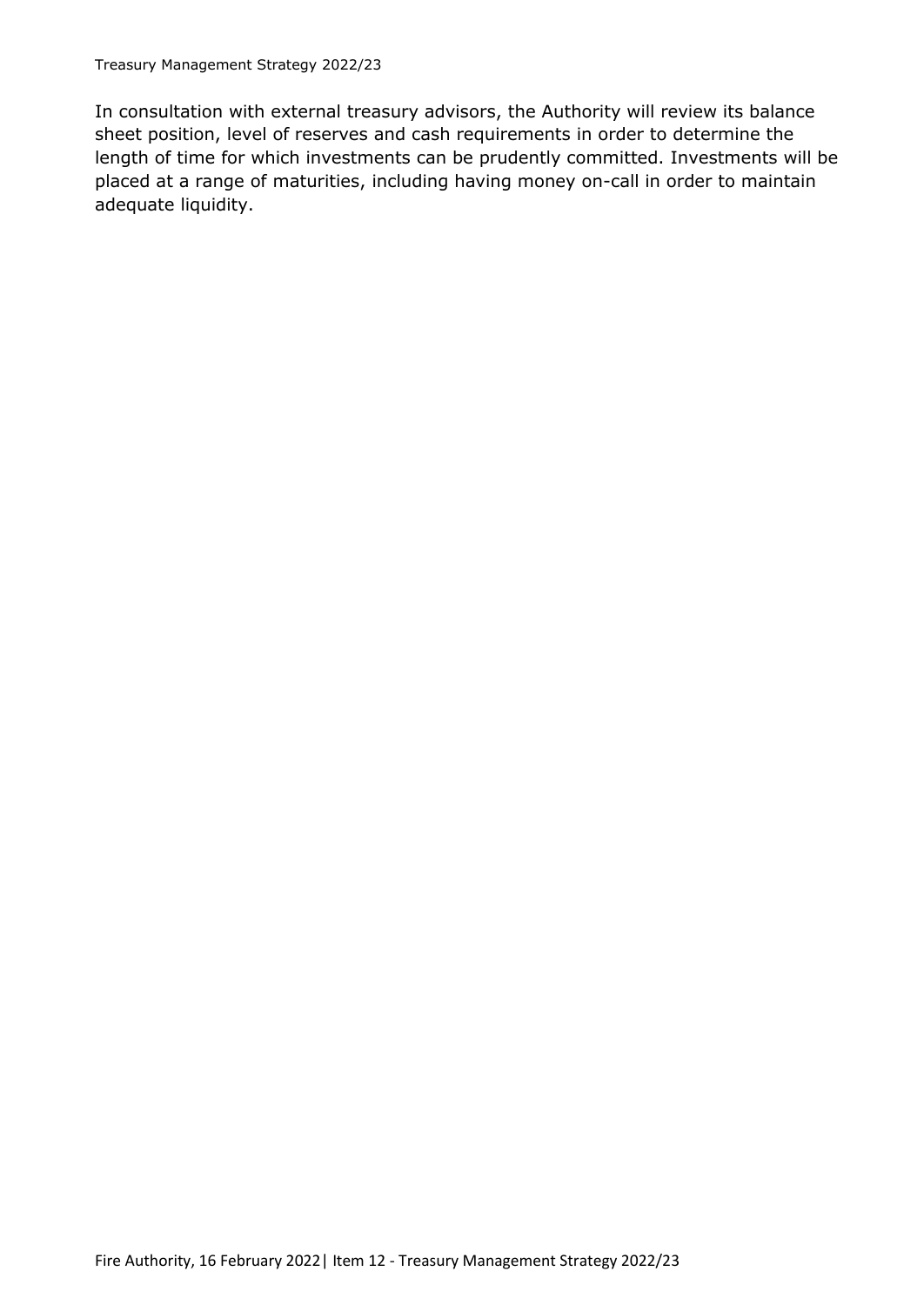## **Appendix 2 – Provisional Counterparty List**

This list is based on information provided by Link as at 31 December 2021. Please note that all colours indicated refer to Link's creditworthiness policy (see Appendix 1):

| <b>UK Based Counterparties</b> | Counterparty                                | (as rated by Link) |
|--------------------------------|---------------------------------------------|--------------------|
| <b>UK</b>                      | Bank of Scotland PLC (RFB)                  | Red - 6 mths       |
| <b>UK</b>                      | Barclays Bank PLC (NRFB)                    | Red - 6 mths       |
| <b>UK</b>                      | Barclays Bank UK PLC (RFB)                  | Red - 6 mths       |
| UK                             | <b>Close Brothers Ltd</b>                   | Red - 6 mths       |
| <b>UK</b>                      | Clydesdale Bank PLC                         | Green - 100 days   |
| <b>UK</b>                      | Co-operative Bank PLC (The)                 | No colour - 0 mths |
| UK                             | <b>Goldman Sachs International Bank</b>     | Red - 6 mths       |
| UK                             | Handelsbanken Plc                           | Orange - 12 mths   |
| UK                             | <b>HSBC Bank PLC (NRFB)</b>                 | Orange - 12 mths   |
| UK                             | HSBC UK Bank Plc (RFB)                      | Orange - 12 mths   |
| <b>UK</b>                      | Lloyds Bank Corporate Markets Plc (NRFB)    | Red - 6 mths       |
| UK                             | Lloyds Bank Plc (RFB)                       | Red - 6 mths       |
| <b>UK</b>                      | National Bank Of Kuwait (International) PLC | Orange - 12 mths   |
| UK                             | NatWest Markets Plc (NRFB)                  | Red - 6 mths       |
| <b>UK</b>                      | Santander Financial Services plc (NRFB)     | Red - 6 mths       |
| <b>UK</b>                      | Santander UK PLC                            | Red - 6 mths       |
| <b>UK</b>                      | <b>SMBC Bank International Plc</b>          | Red - 6 mths       |
| <b>UK</b>                      | <b>Standard Chartered Bank</b>              | Red - 6 mths       |
| UK                             | Debt Management Office                      | Yellow - 60 mths   |
| <b>UK</b>                      | <b>Other Local Authorities</b>              | Yellow - 60 mths   |
| UK                             | Royal Bank of Scotland Group                | Blue - 12 mths     |
| <b>UK</b>                      | <b>National Westminster Bank</b>            | Blue - 12 mths     |

UK Based Counterparties

## **\* This is the duration suggested by Link. As per the updated Creditworthiness Policy (see page 6) these will all be extended by six months, except for building societies rated 'Green', which will have a maximum duration of 12 months for up to £2m.**

The Authority will also have the ability to invest in AAA rated money market funds (MMFs) and enhanced money market funds.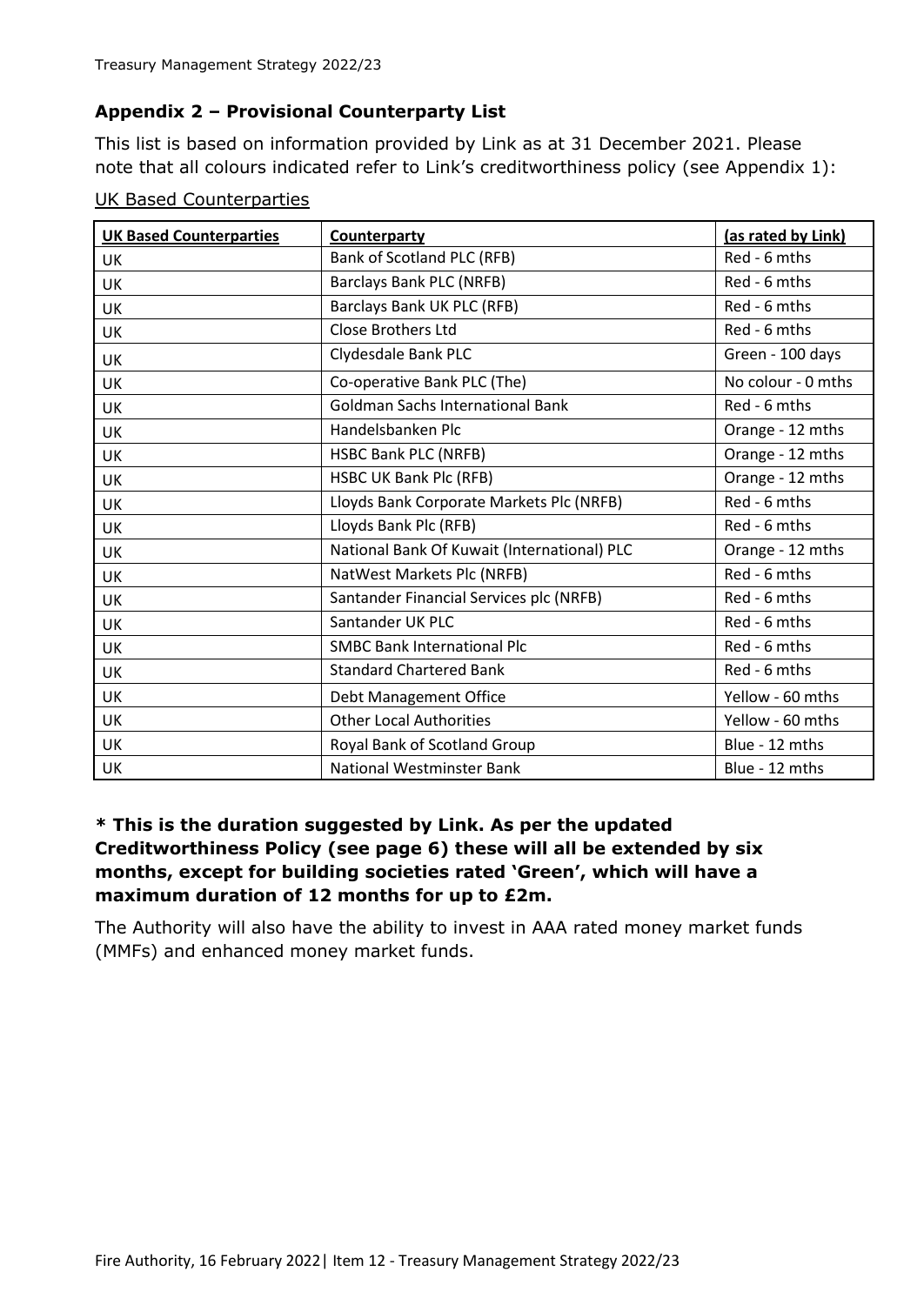#### Non-UK Based Counterparties

As noted in Appendix 1, the duration of all non-UK investments will be in line with Links' duration limits.

| <b>Non-UK Based</b>   |                                                 |                    |
|-----------------------|-------------------------------------------------|--------------------|
| <b>Counterparties</b> | <b>Country Counterparty</b>                     | (as rated by Link) |
| Australia             | Australia and New Zealand Banking Group Ltd.    | Orange - 12 mths   |
| Australia             | Commonwealth Bank of Australia                  | Orange - 12 mths   |
| Australia             | Macquarie Bank Ltd.                             | Red - 6 mths       |
| Australia             | National Australia Bank Ltd.                    | Orange - 12 mths   |
| Australia             | Westpac Banking Corp.                           | Orange - 12 mths   |
| Belgium               | <b>BNP Paribas Fortis</b>                       | Red - 6 mths       |
| Belgium               | KBC Bank N.V.                                   | Red - 6 mths       |
| Canada                | <b>Bank of Montreal</b>                         | Orange - 12 mths   |
| Canada                | <b>Bank of Nova Scotia</b>                      | Orange - 12 mths   |
| Canada                | Canadian Imperial Bank of Commerce              | Orange - 12 mths   |
| Canada                | National Bank of Canada                         | Red - 6 mths       |
| Canada                | Royal Bank of Canada                            | Orange - 12 mths   |
| Canada                | <b>Toronto-Dominion Bank</b>                    | Orange - 12 mths   |
| Denmark               | Danske A/S                                      | Red - 6 mths       |
| Finland               | Nordea Bank Abp                                 | Orange - 12 mths   |
| Finland               | OP Corporate Bank plc                           | Orange - 12 mths   |
| France                | <b>BNP Paribas</b>                              | Orange - 12 mths   |
| France                | Credit Agricole Corporate and Investment Bank   | Orange - 12 mths   |
| France                | Credit Agricole S.A.                            | Orange - 12 mths   |
| France                | Credit Industriel et Commercial                 | Orange - 12 mths   |
| France                | Societe Generale                                | Red - 6 mths       |
| Germany               | Bayerische Landesbank                           | Red - 6 mths       |
| Germany               | Commerzbank AG                                  | Green - 100 days   |
| Germany               | Deutsche Bank AG                                | Green - 100 days   |
| Germany               | DZ BANK AG Deutsche Zentral-Genossenschaftsbank | Orange - 12 mths   |
| Germany               | Landesbank Baden-Wuerttemberg                   | Red - 6 mths       |
| Germany               | Landesbank Berlin AG                            | Orange - 12 mths   |
| Germany               | Landesbank Hessen-Thueringen Girozentrale       | Red - 6 mths       |
| Germany               | Landwirtschaftliche Rentenbank                  | Purple - 24 mths   |
| Germany               | Norddeutsche Landesbank Girozentrale            | Green - 100 days   |
| Germany               | NRW.BANK                                        | Purple - 24 mths   |
| Netherlands           | ABN AMRO Bank N.V.                              | Red - 6 mths       |
| Netherlands           | Bank Nederlandse Gemeenten N.V.                 | Purple - 24 mths   |
| Netherlands           | Cooperatieve Rabobank U.A.                      | Orange - 12 mths   |
| Netherlands           | ING Bank N.V.                                   | Orange - 12 mths   |
| Netherlands           | Nederlandse Waterschapsbank N.V.                | Purple - 24 mths   |
| Qatar                 | <b>Qatar National Bank</b>                      | Red - 6 mths       |
| Singapore             | DBS Bank Ltd.                                   | Orange - 12 mths   |
| Singapore             | Oversea-Chinese Banking Corp. Ltd.              | Orange - 12 mths   |
| Singapore             | United Overseas Bank Ltd.                       | Orange - 12 mths   |
| Sweden                | Skandinaviska Enskilda Banken AB                | Orange - 12 mths   |
| Sweden                | Svenska Handelsbanken AB                        | Orange - 12 mths   |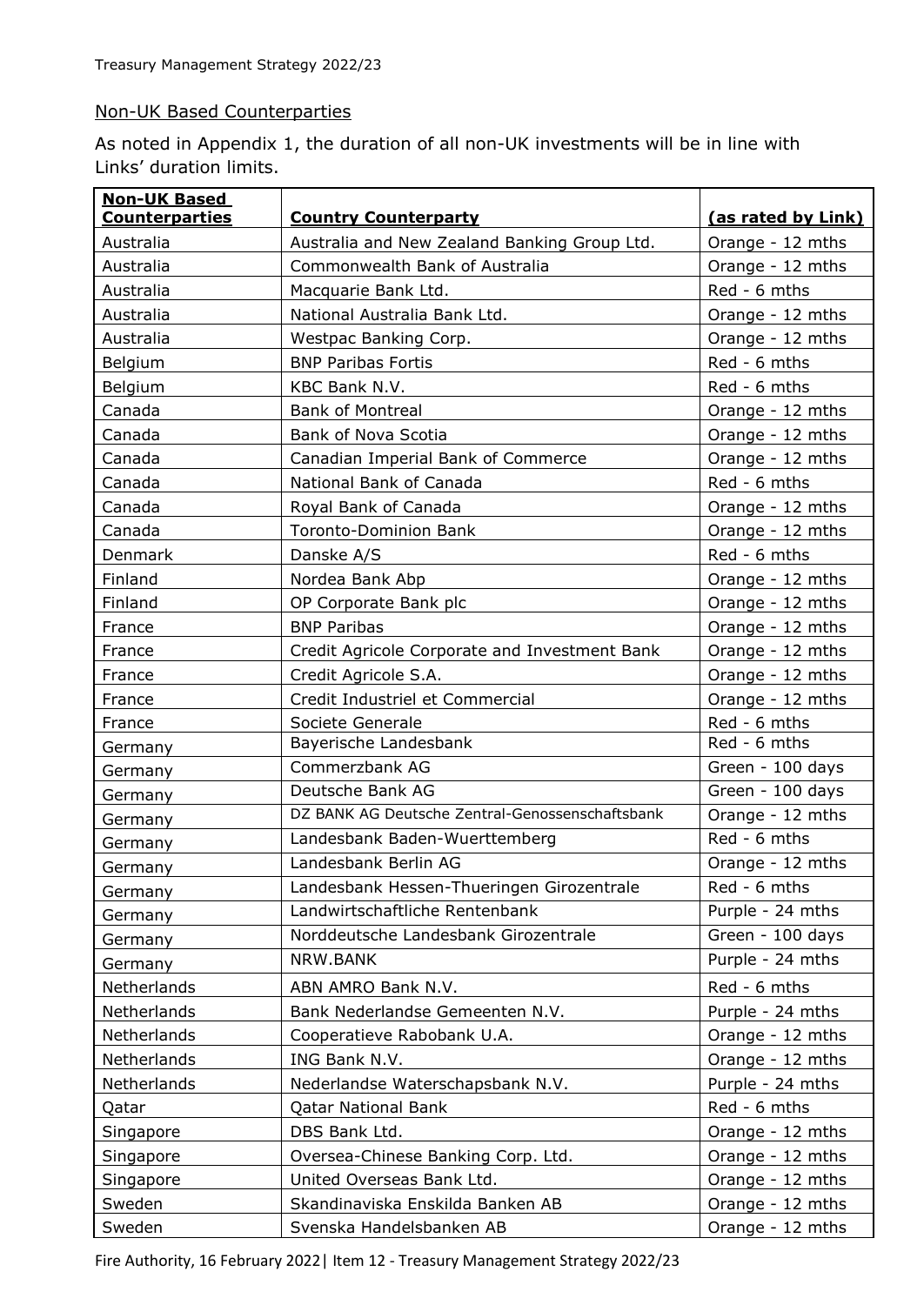| Sweden                      | Swedbank AB                  | Orange - 12 mths |
|-----------------------------|------------------------------|------------------|
| Switzerland                 | Credit Suisse AG             | Red - 6 mths     |
| Switzerland                 | <b>UBS AG</b>                | Orange - 12 mths |
| <b>United Arab Emirates</b> | First Abu Dhabi Bank PJSC    | Orange - 12 mths |
| <b>United States</b>        | Bank of America N.A.         | Orange - 12 mths |
| <b>United States</b>        | Bank of New York Mellon, The | Purple - 24 mths |
| <b>United States</b>        | Citibank N.A.                | Orange - 12 mths |
| <b>United States</b>        | JPMorgan Chase Bank N.A.     | Orange - 12 mths |
| <b>United States</b>        | Wells Fargo Bank, NA         | Orange - 12 mths |

## Counterparties Rated 'No Colour' by Link

As noted in Appendix 1, sole reliance will not be placed on the use of Link ratings. The Authority will also use market data and market information, information on government support for banks and the credit ratings of that supporting government. The Authority added four building societies to its counterparty list in 2014/15, at which time they were all rated 'No Colour'. These are all now rated by Link and appear on our Provisional Counterparty Listing above. In 2018/19 the Authority increased the number of building societies in our counterparty list to ten. The top-ten building societies (by net assets) were added to the counterparty list. The duration of investment will continue to be limited to 365 days and the maximum amount invested with any building society at any point in time will not exceed £2 million.

| <b>UK Based Counterparties</b> | <b>Country Counterparty</b>          | (as rated by Link) |
|--------------------------------|--------------------------------------|--------------------|
| UK                             | <b>Coventry Building Society</b>     | Red - 6 mths       |
| UK                             | <b>Cumberland Building Society</b>   | No colour - 0 mths |
| UK                             | <b>Leeds Building Society</b>        | Green - 100 days   |
| UK                             | <b>Nationwide Building Society</b>   | Red - 6 mths       |
| UK                             | <b>Newcastle Building Society</b>    | No colour - 0 mths |
| UK                             | Nottingham Building Society          | No colour - 0 mths |
| UK                             | <b>Principality Building Society</b> | No colour - 0 mths |
| UK                             | <b>Skipton Building Society</b>      | Red - 6 mths       |
| UK                             | West Bromwich Building Society       | No colour - 0 mths |
| UK                             | <b>Yorkshire Building Society</b>    | Red - 6 mths       |